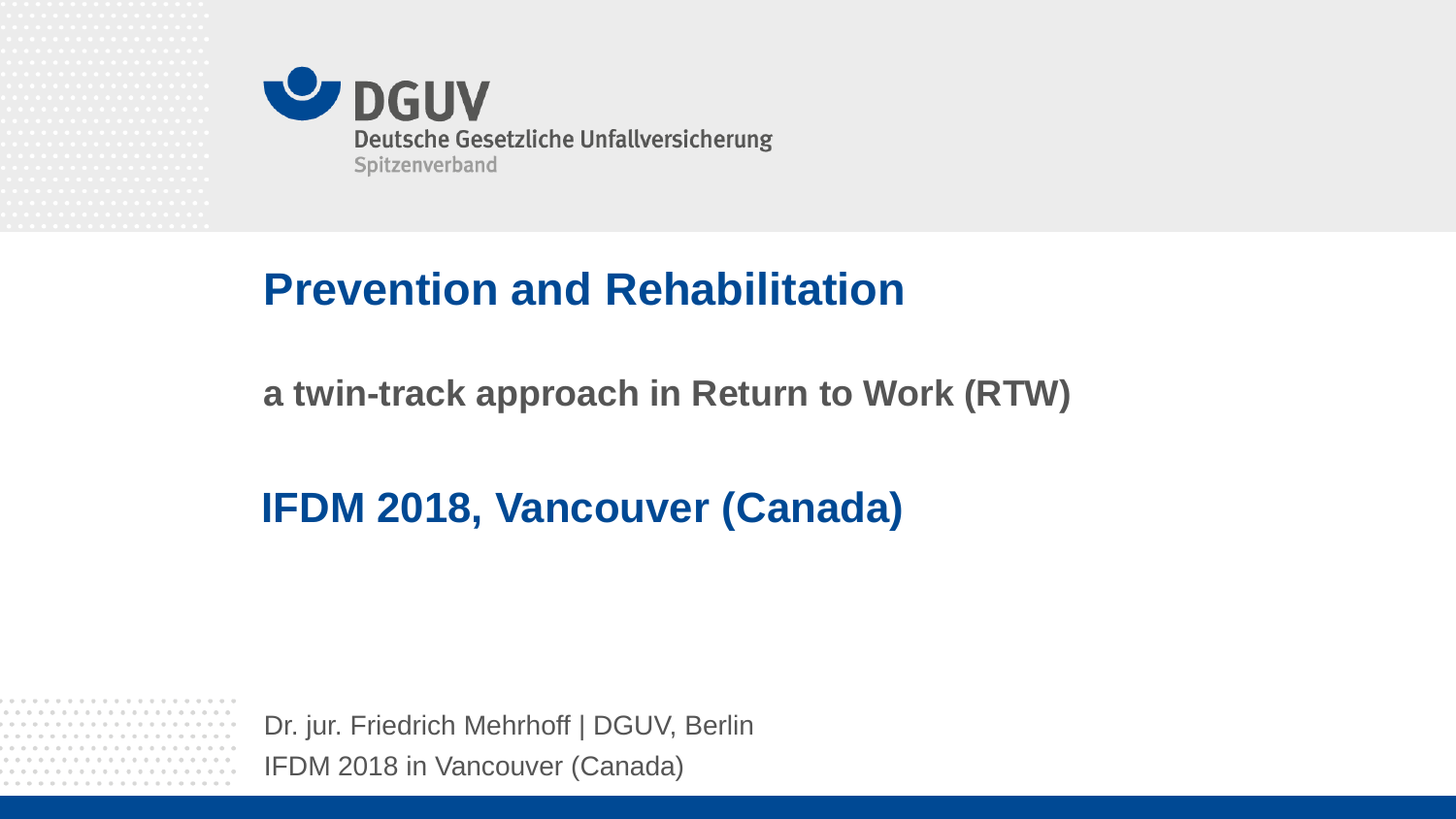

#### **German Social Statutory Insurance**

- Accident Insurance
- Health Insurance
- Long-Termin Care Insurance
- Pension Insurance
- Unemployment Insurance

[www.deutsche-sozialversicherung.de](http://www.deutsche-sozialversicherung.de/)

(English version)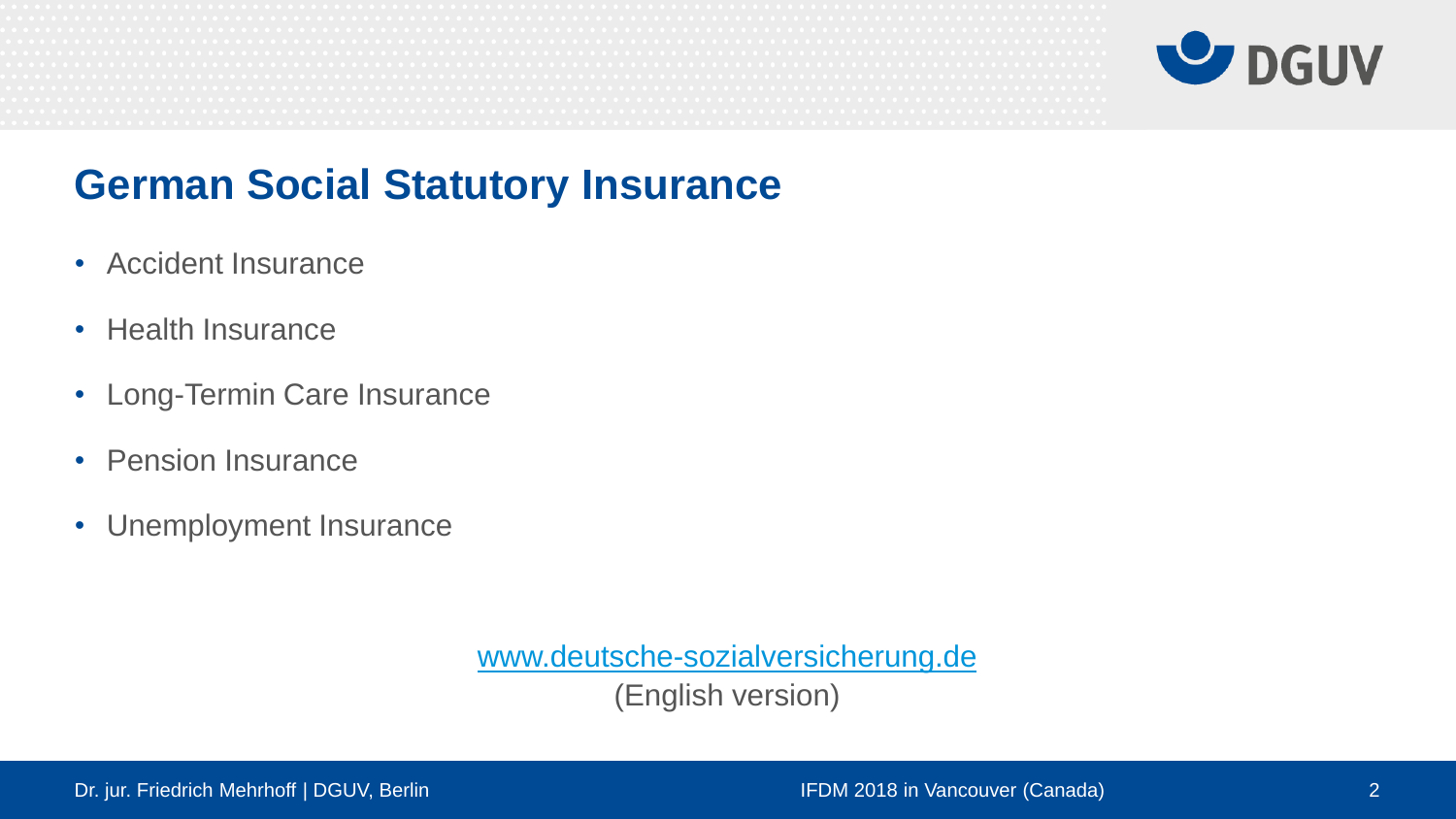

#### **German Social Accident Insurance**

- Back to work after work accident and occupational diseases in social partnership.
- Close contact to 3,3 Mio. enterprises as their members paid by contributions of employers.
- Occupational safety and health (OSH) and benefits in rehabilitation and compensation.
- "Rehabilitation" comprises acute treatment, medical rehabilitation and social participation.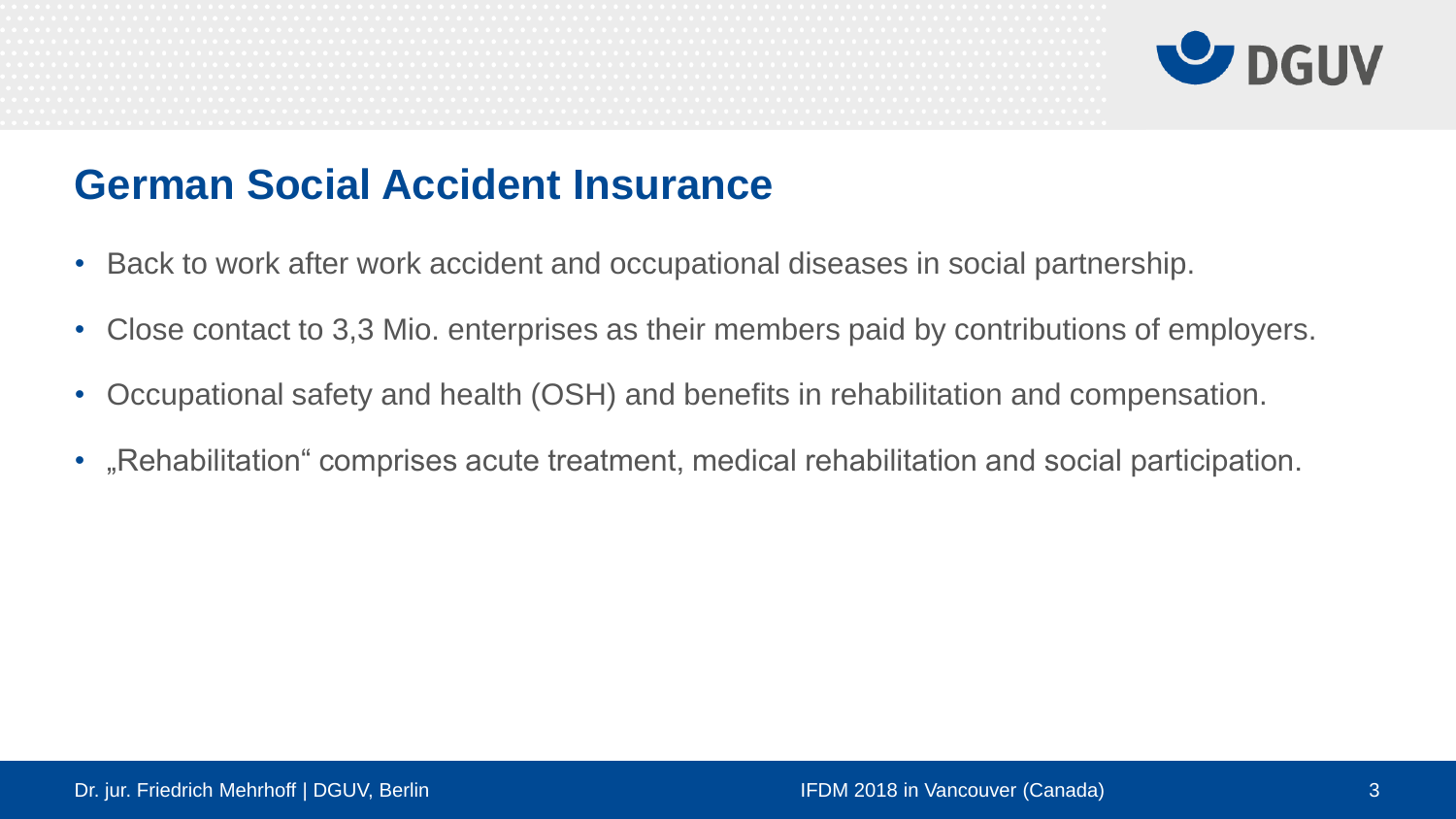

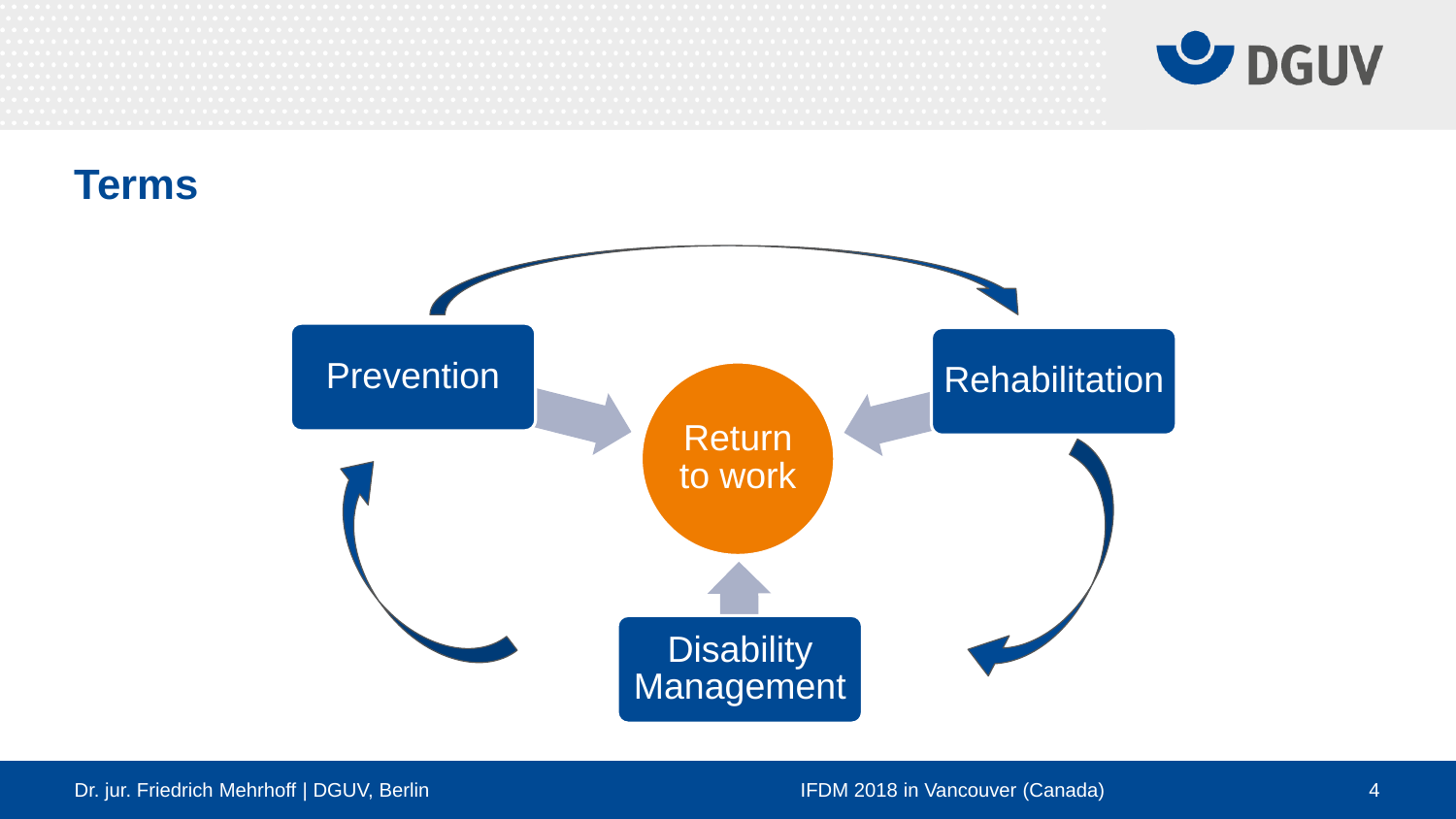

# **Global Trend: Activating Social Security**

- 1. Social Security Schemes respect the paradigm-shift from only compensating claims and paying pensions to creating structures and processes towards pro-active rehabilitation programs.
- 2. Return-to-work (RTW) strategies attract personal-centred management programs to the state, the enterprises, insurers and service providers by using preventive measures close to the worksite.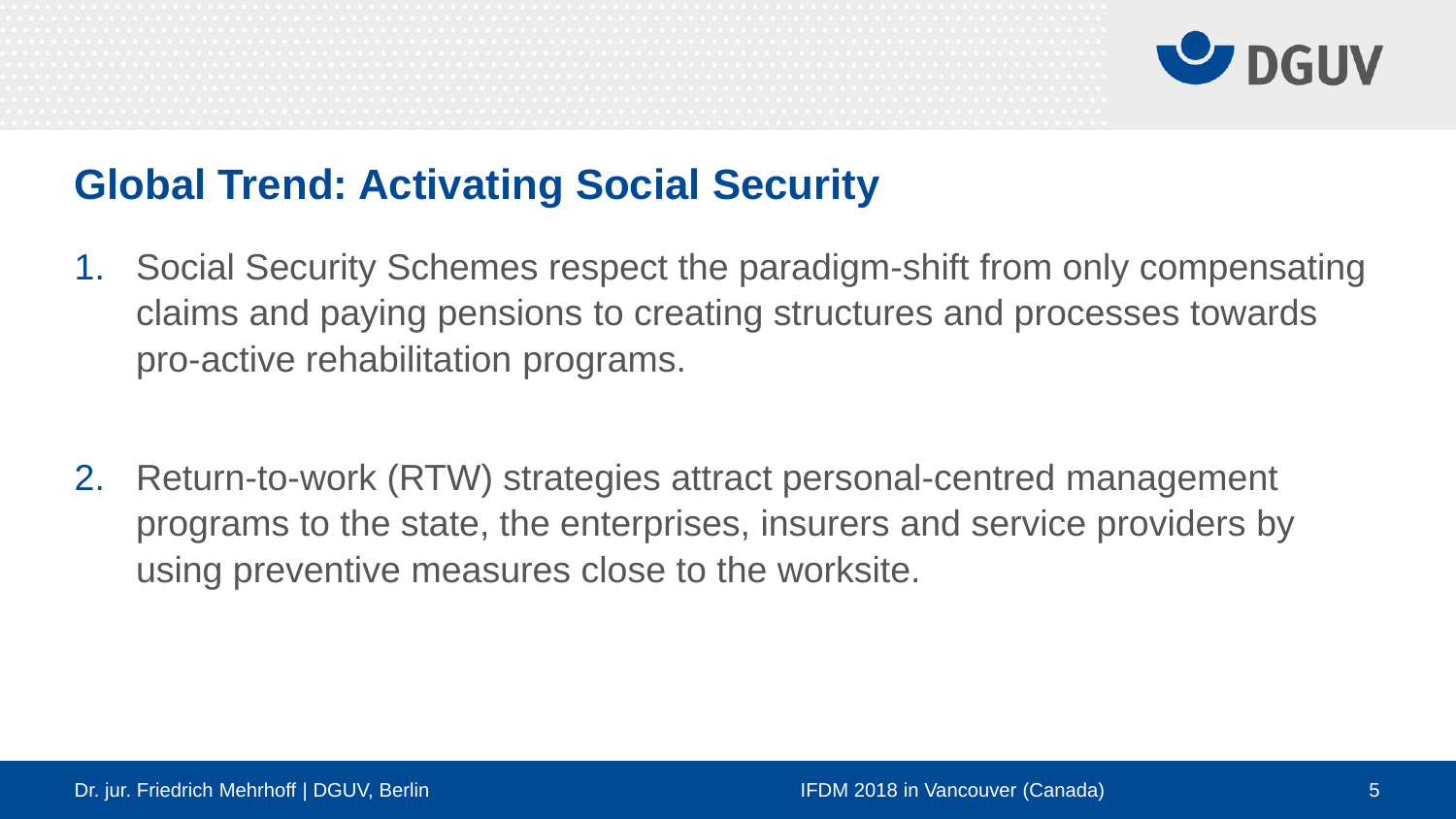

#### **But: Return to Work is also a human right!**

Dr. jur. Friedrich Mehrhoff | DGUV, Berlin **IFDM 2018** in Vancouver (Canada) 6 and 1FDM 2018 in Vancouver (Canada)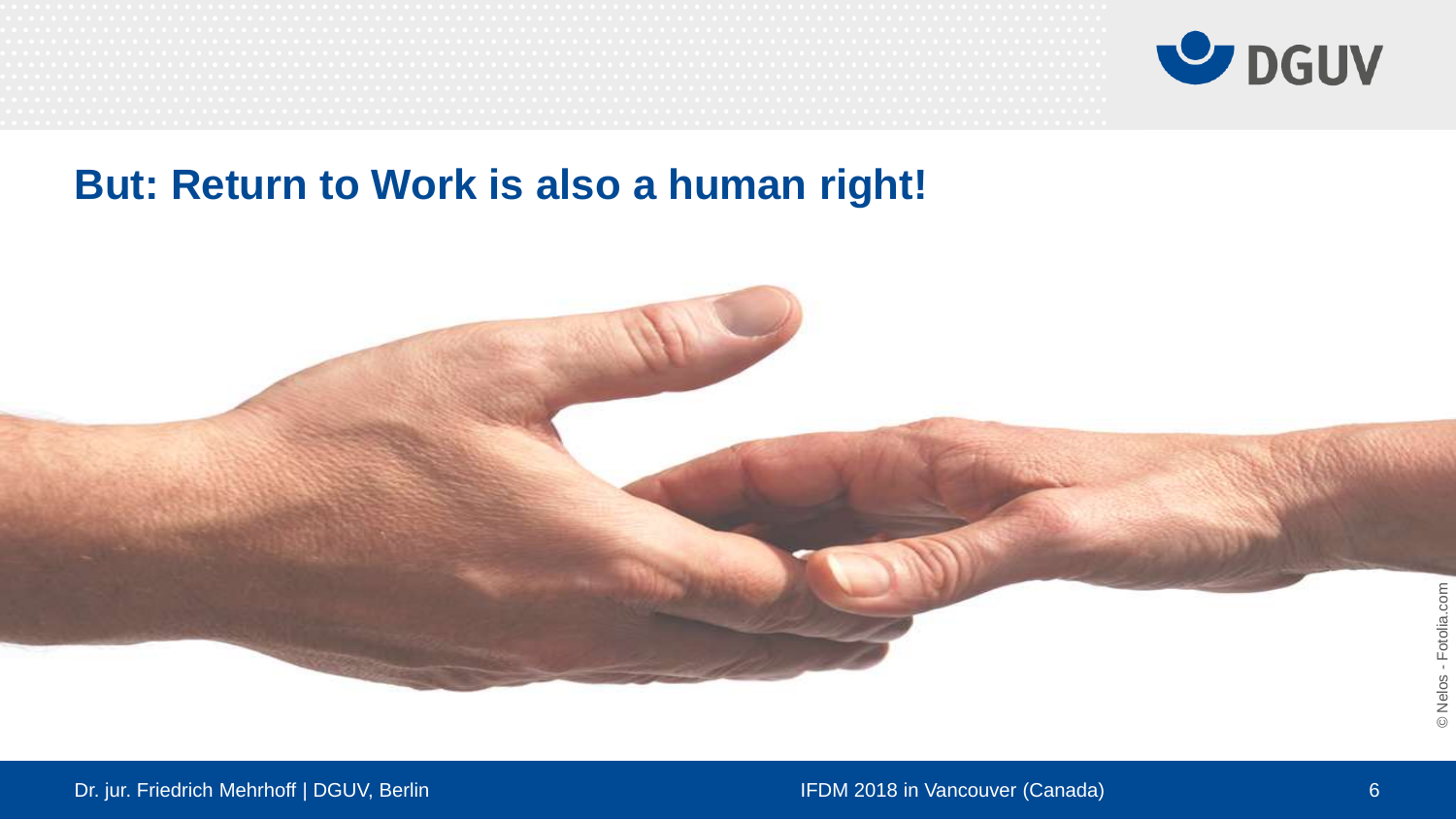

# **Convention of the Rights of Persons with Disability (CRPD),**  Art. 27 "Work and Employment"

- "(1) States parties shall safeguard and pormote the realization of the right to work, including for those who acquire a disability during the course of employment, by taking appropriate steps, including through legislation, to, inter alia:
- (k) Promote vocational and professional rehabilitation, job retention and **return to work** programmes for persons with disabilities.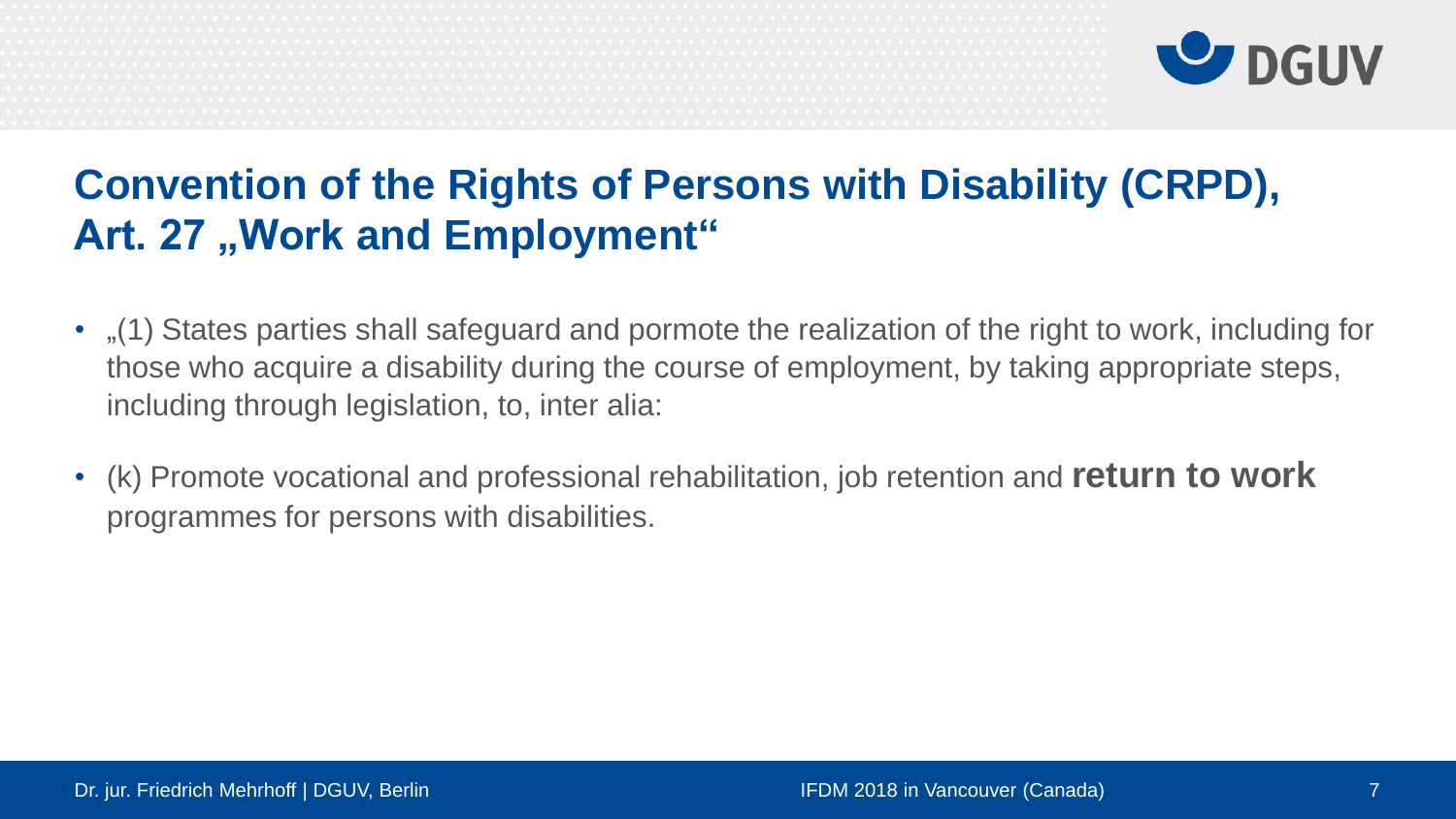

# **International guidelines on RTW**

- International Social Security Association (ISSA), Geneva
- Rehabilitation International (RI), New York
- International Disability Management Standard Council (IDMSC)
- (Since update 2018)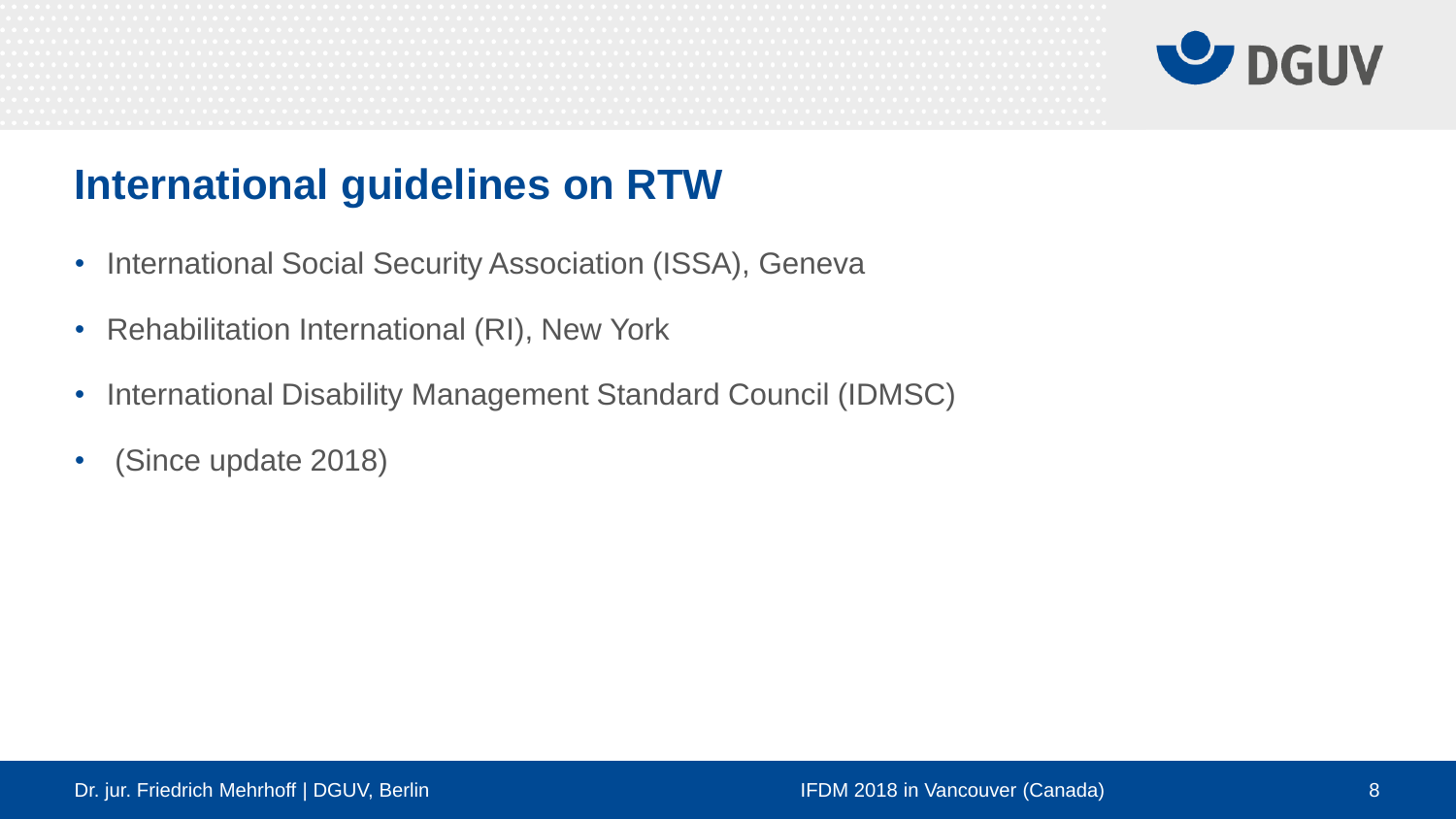

# **Target group**

- Return to work and rehabilitation programmes are part of a pro-active approach of fundamental importance to social security institutions.
- Social security institutions are payers of health care, pensions, unemployment benefits in cases of injuries and diseases and act within a political and legal framework.
- **RTW** guidelines are addressed to the senior management for providing appropriate structures and processes in social security institutions.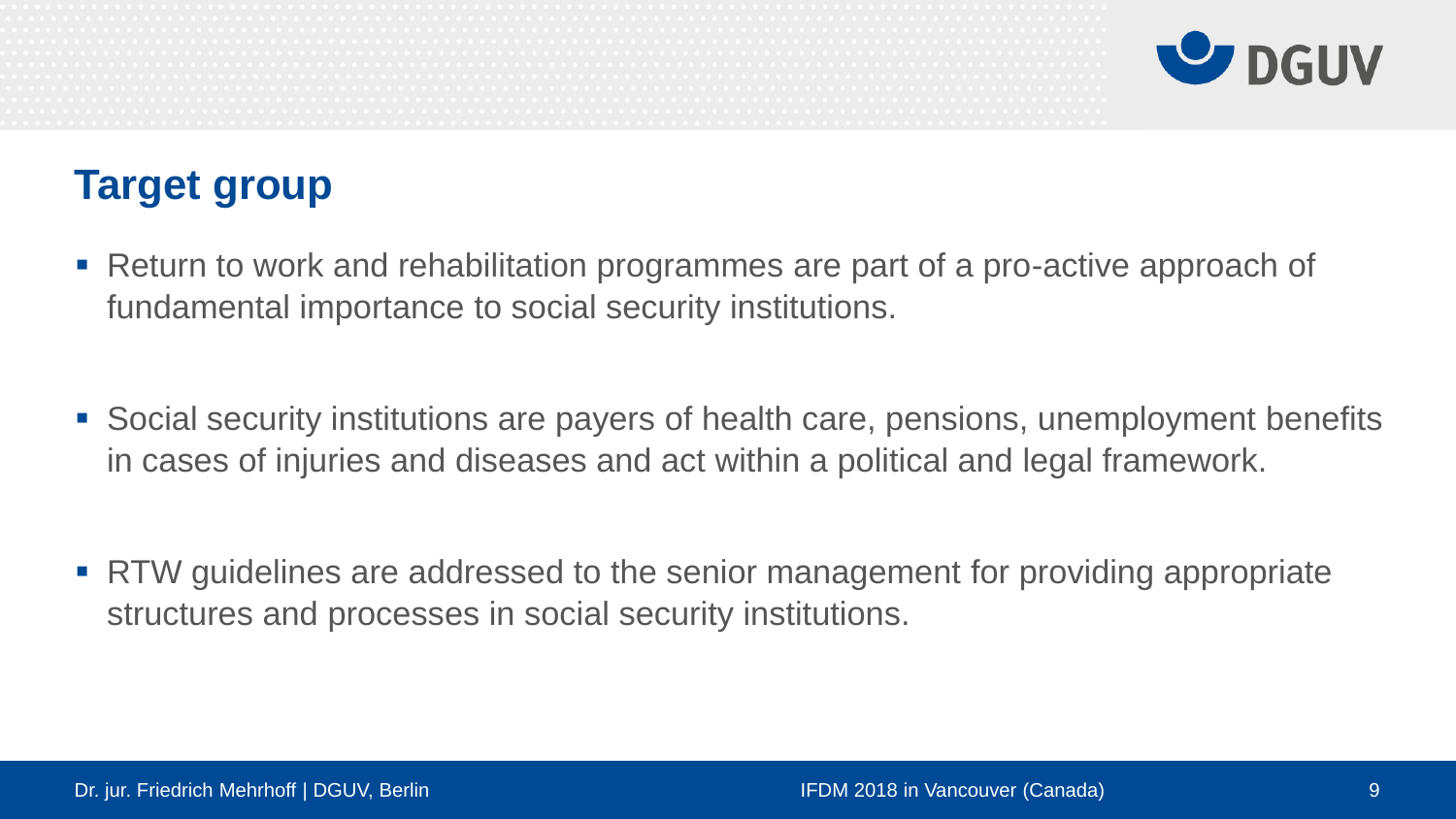

#### **Traditional model of segregation**

- Technical Inspectors Experts for Occupational Safety and Health (OSH) in enterprises
- 

• Disability Managers **Experts for Return to Work (RTW) of employes with disabilities** 



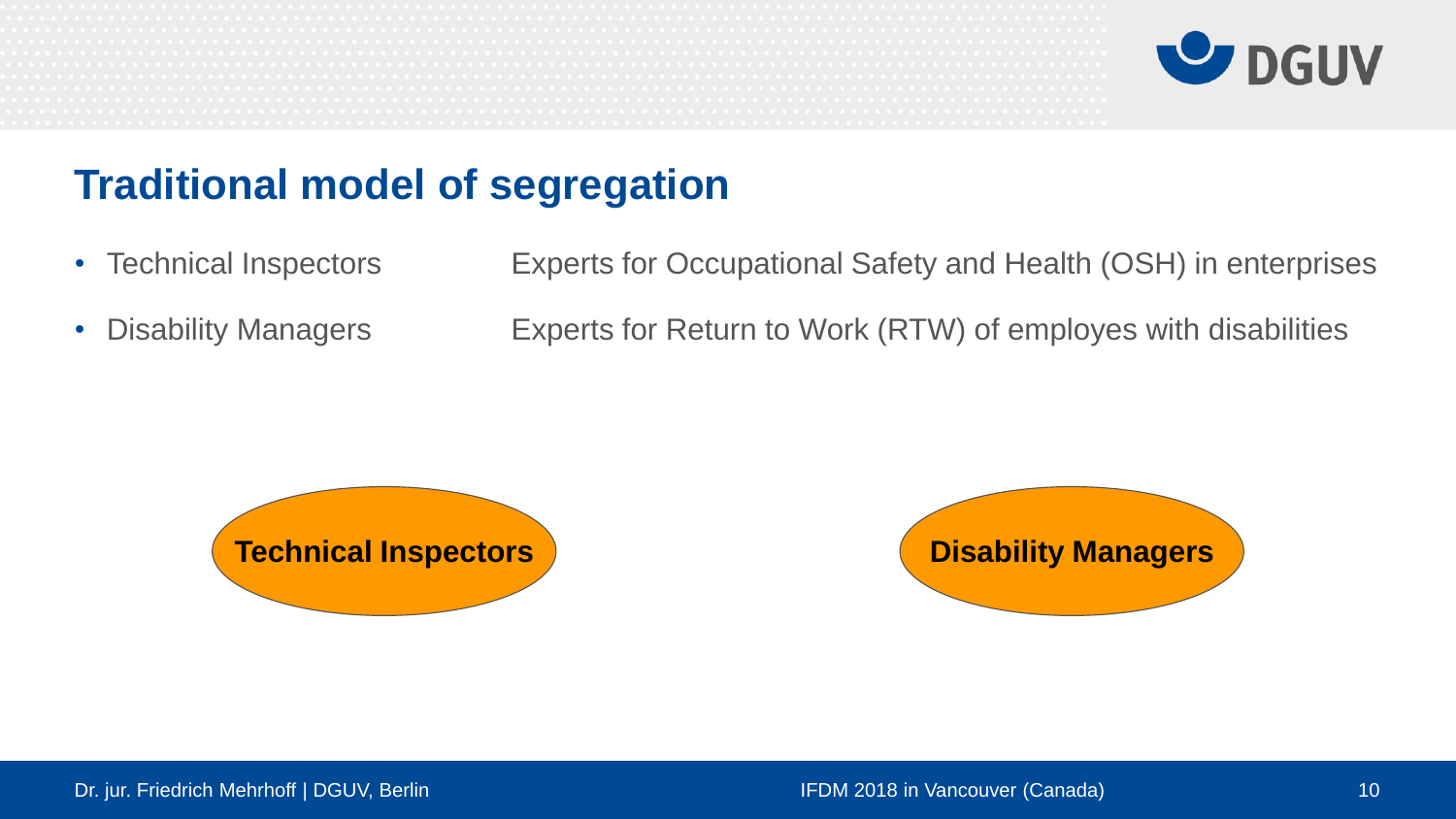

#### **Prevention and Return-to-Work: Both sides of one coin!**

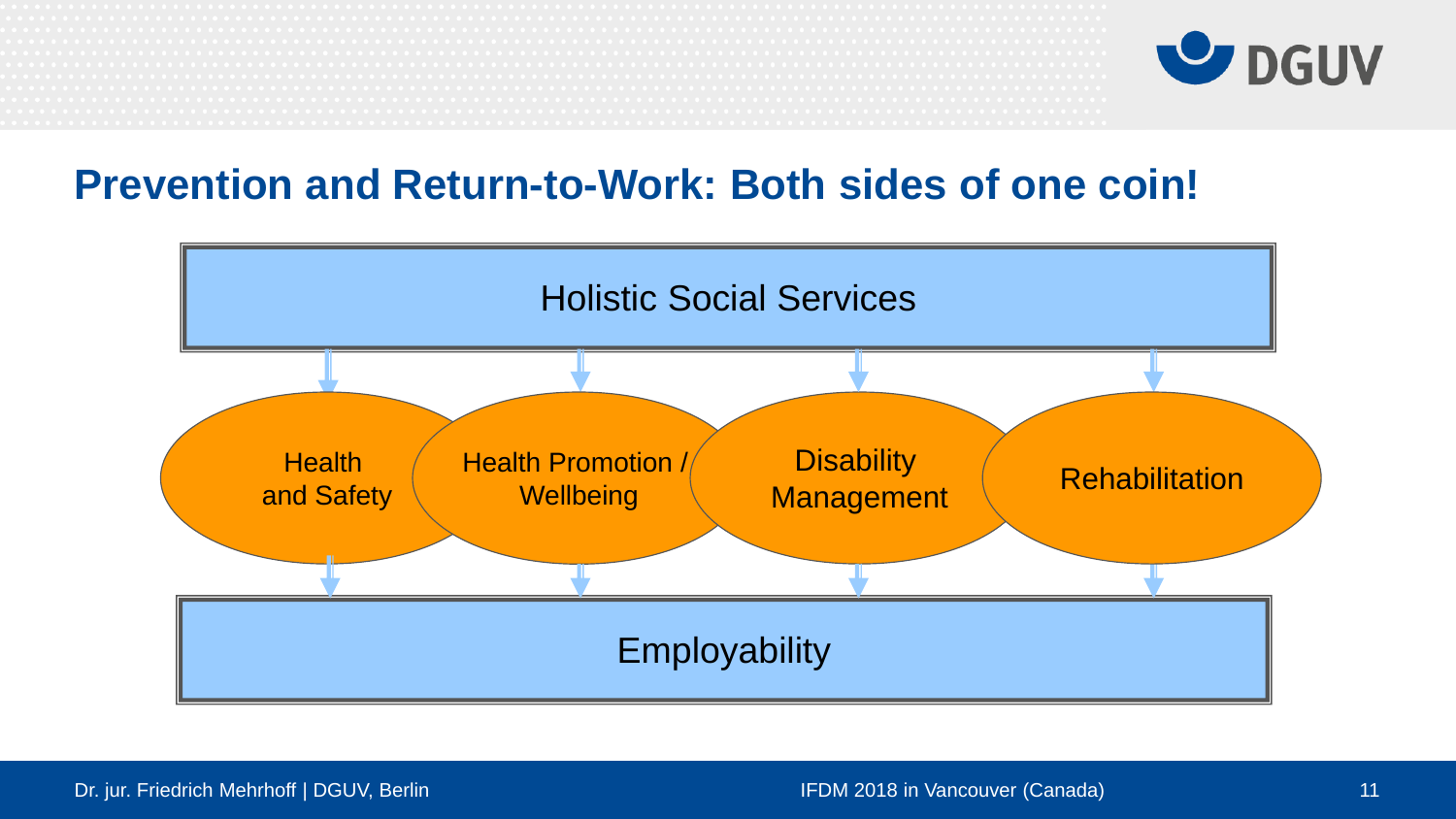

# **Advantages of a twin-track approach**

- Enterprises ask for holistic services offered by social security institutions mostly offered by state-run OSH agencies and RTW activities by social security institutions.
- Social security institutions profit from experiences of both expertises, because work-accidents, chronic diseases and early retirement have been avoided.

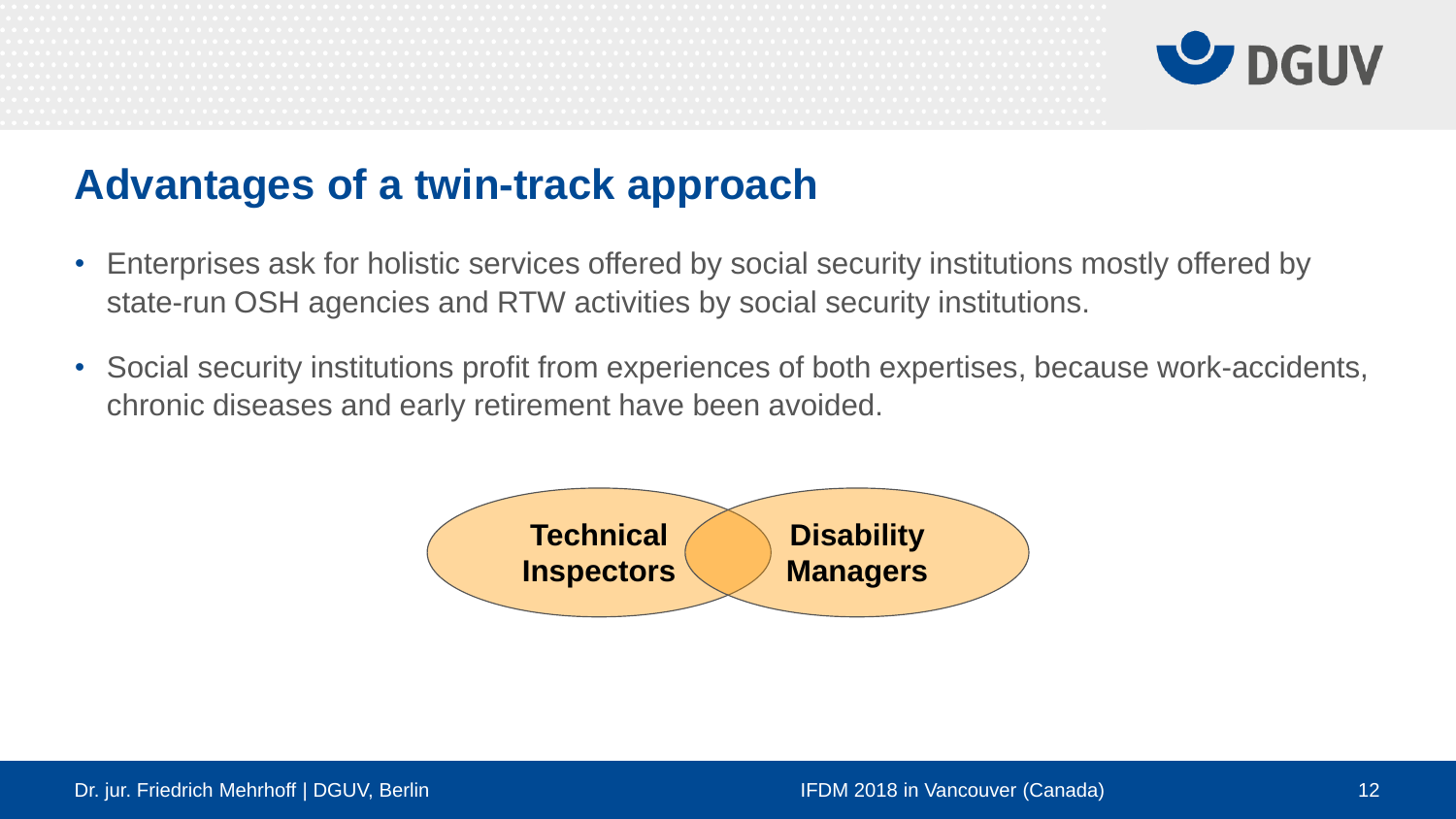

## **Efficiency of collaboration from the RTW perspective**

- Investments of medical and vocational rehabilitation paid for workers with injuries or chronic diseases are not sustainable, if the working-conditions have not been changed. After a while the rehabilitation process must be restarted again.
- RTW Specialists must use risk-assessments of work-places designed and offered by OSH experts in order to reintegrate an employee with disabilities in the working life properly. These assessments also include medical check-ups provided by company-doctors.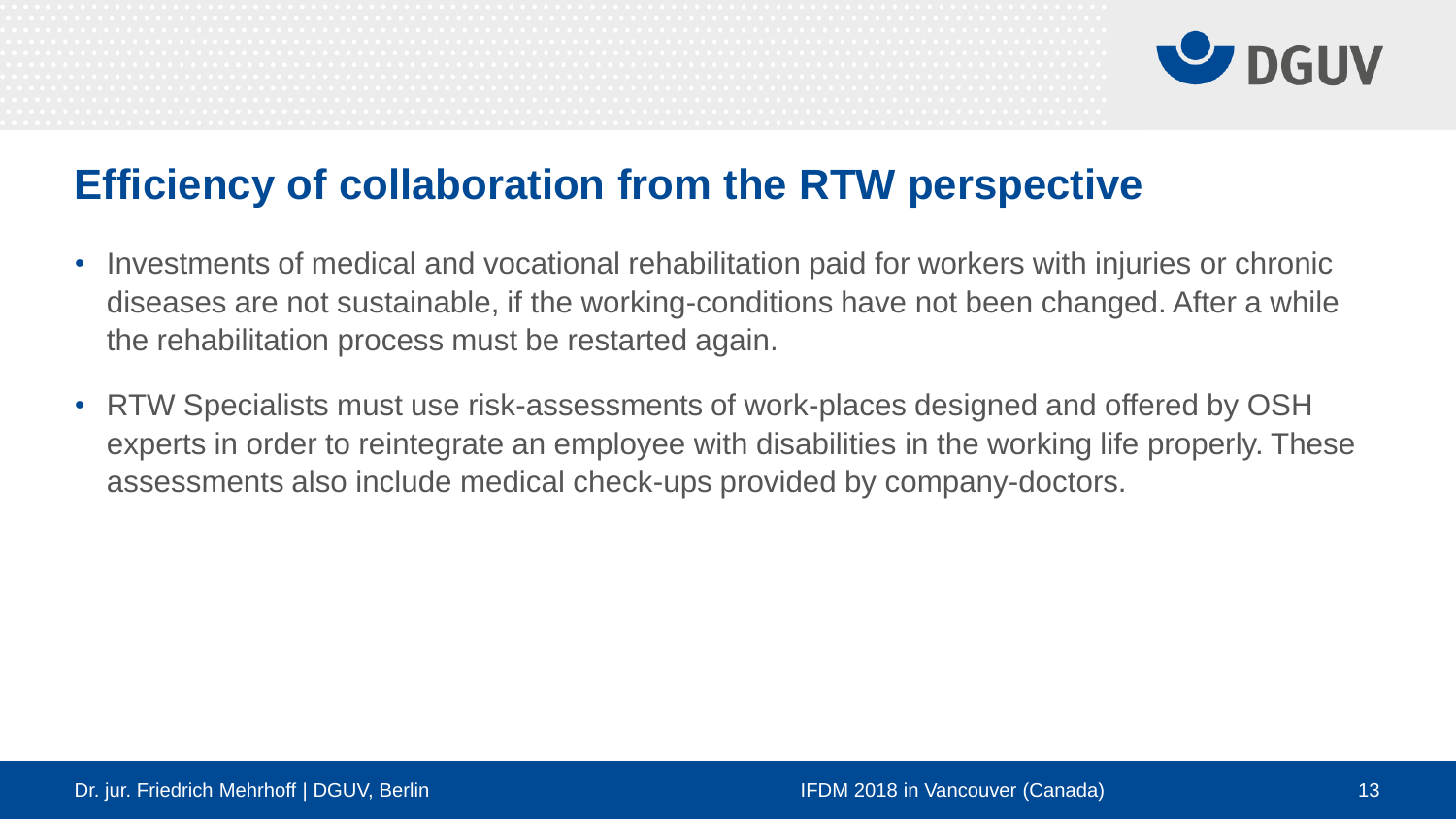

#### **Efficiency of collaboration from the OSH perspective**

- Learning from RTW experts based on single cases how the accidents occured and chronic diseases caused in order to start OSH programs for preventing sorrow and costs in comparable cases.
- OSH experts get access to enterprises with preventive needs opened by a RTW experts and based on the interest of companies to be suppled by a "one-stop-shop" service in prevention and rehabilitation focussing on the employability of their staff.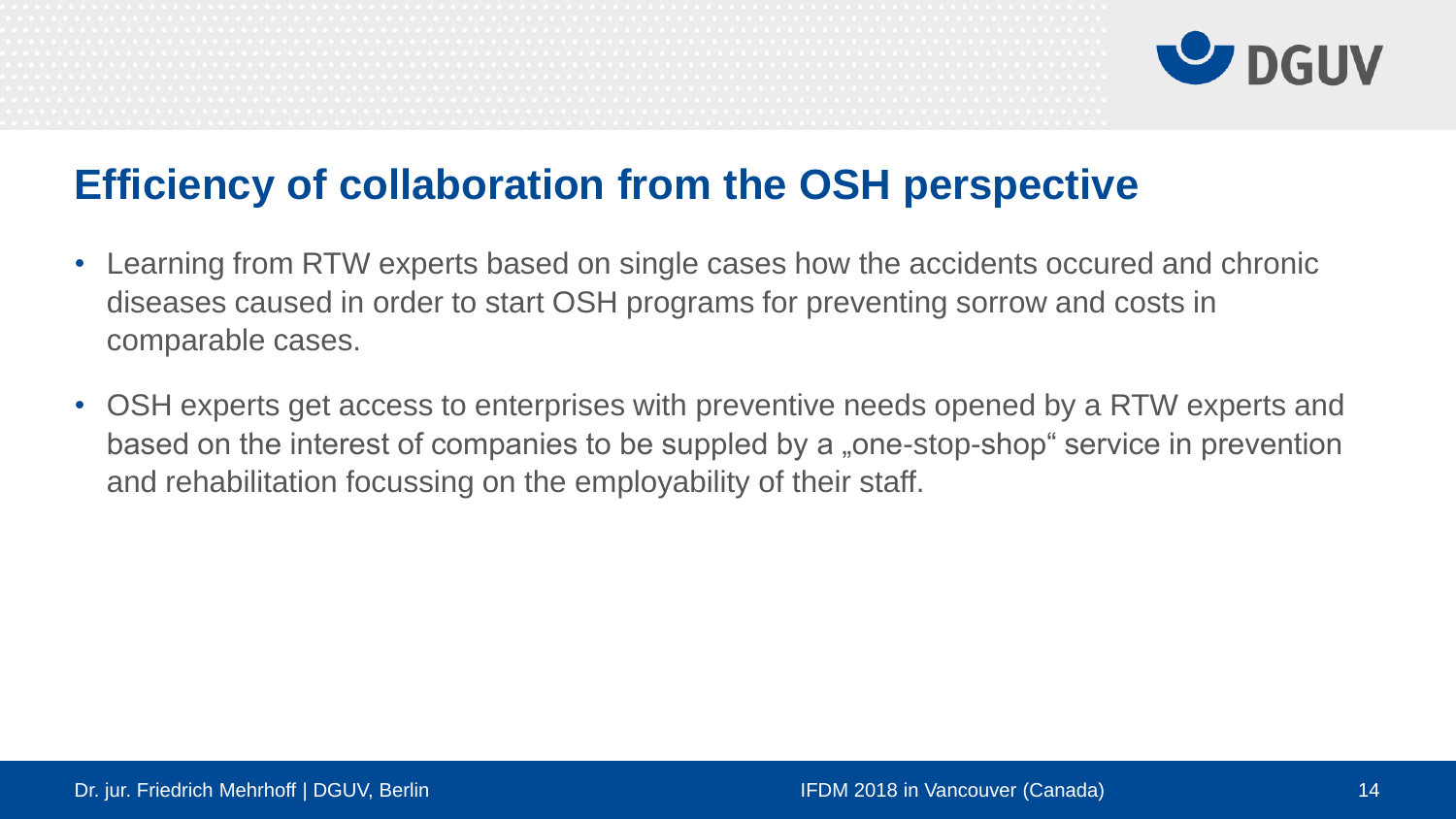

# **Facilitating methods**

- Co-operation between ministries within a government for initiating collaboration between OSH and RTW experts
- Federal umbrella organisation for the coordination of OSH and RTW activities focusses on interests of enterprises
- Mutual Conferences for making the awareness-raising of collaboration between IFDM 20p18 OSH and RTW easier
- Paying for vice-versa reports among OSH and RTW experts as part of an information system
- Financial Incentives for private service providers if they offer a holistic services of OSH and RTW to the SME
- Legal liabilities for the employers to manage OSH and RTW with appropriate consequences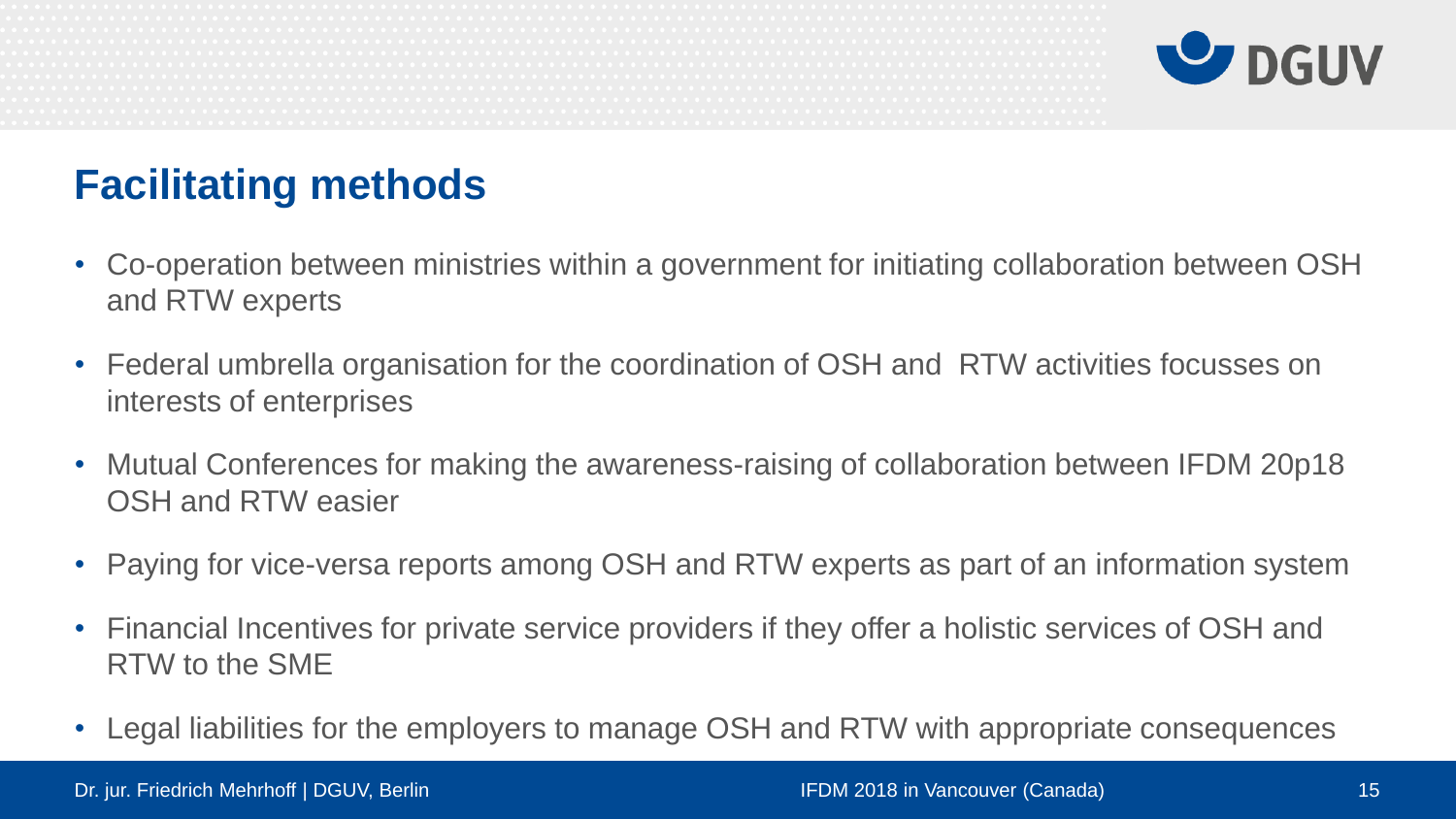

# **Disability Management approach in Germany**

Legal obligation since 2004

- Employers have to offer DM
- employee is ill more than six weeks per year
- frequently or in time intervals of absence from work

Federal Labor Court decision 2007:

• if employers do not provide evidence that they have offered a disability management program they may not dismiss the employee because of illness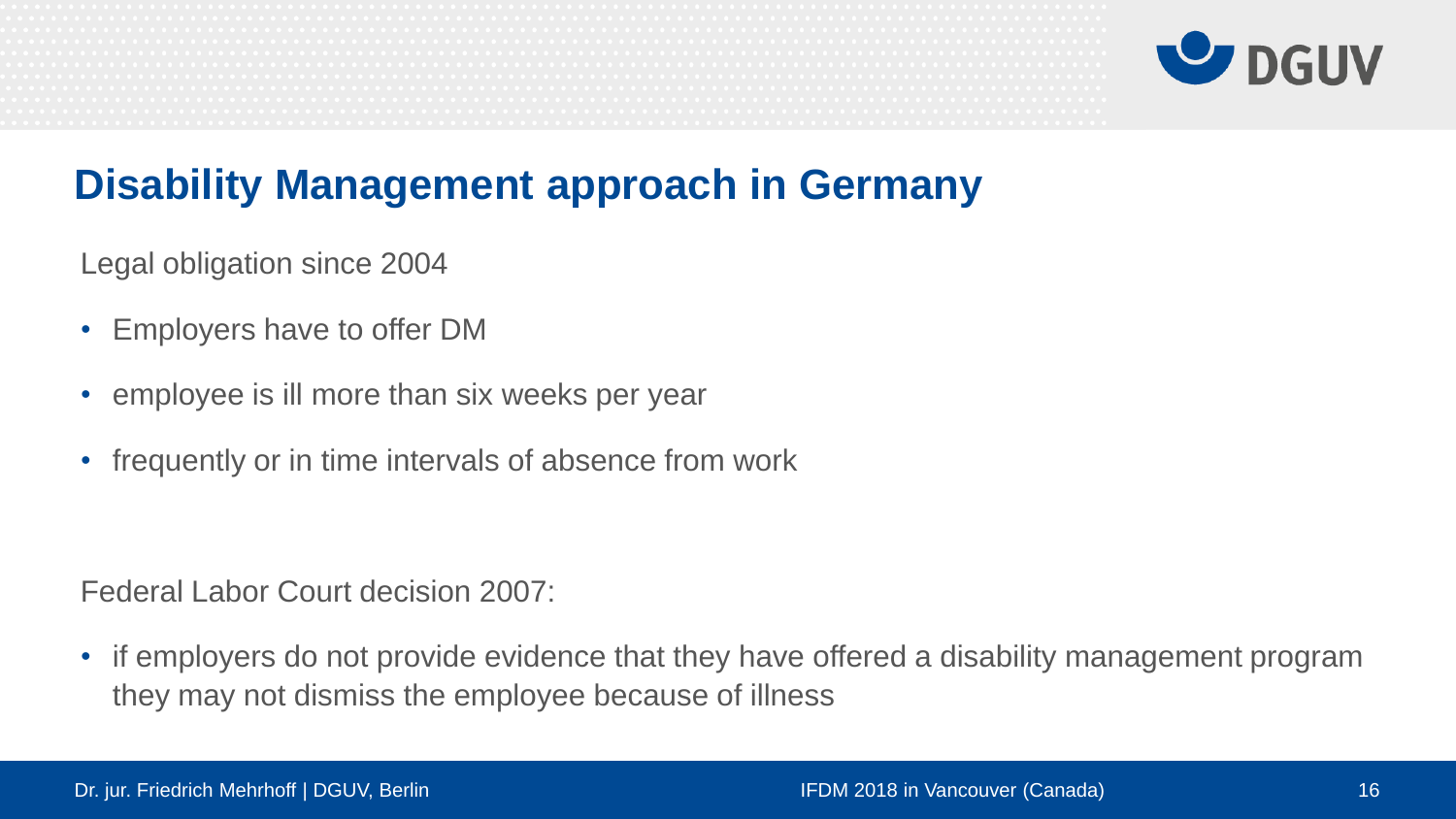



#### **Useful links**

- [www.dguv.de](http://www.dguv.de/)
- [www.issa.int](http://www.issa.int/)
- [www.riglobal.org](http://www.riglobal.org/)
- [www.riworldcongress2020.com](http://www.riworldcongress2020.com/)
- [www.issa.int](http://www.issa.int/)